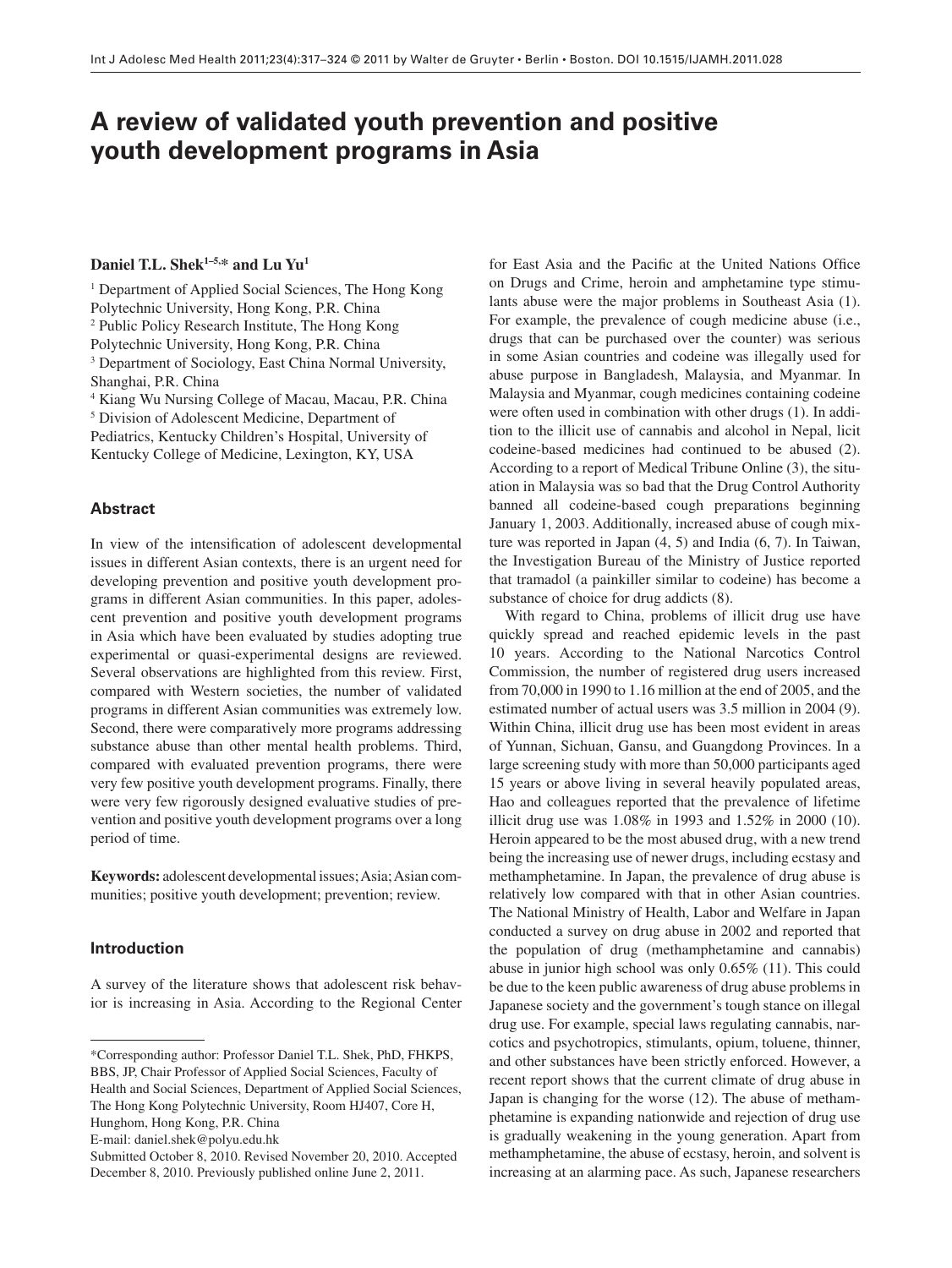have argued for stricter law enforcement and more intensive prevention activities being implemented to effectively prevent adolescents from using illegal drugs.

 There are also studies showing that pathological gambling deserves our attention. The Center for Social Policy Studies of the Department of Applied Social Sciences and the General Education Center of the Hong Kong Polytechnic University (2002) conducted a ground-breaking study of gambling among the general public in Hong Kong. Results indicated that gambling activities were very common in Hong Kong, with Mark Six lottery (64.2%), social gambling (e.g., playing " mahjong" and cards with friends and relatives) (45.9%), and horse racing  $(30.4\%)$  as the most popular gambling activities (13). Using the DSM-IV criteria for assessing pathological gambling, the researchers found that 1.85% of the 2004 respondents could be classified as "probable pathological gamblers" (i.e., respondents displaying five or more symptoms). Based on the responses of 748 secondary school students to self-report measures, the Young Men's Christian Association of Hong Kong (2003) reported that  $3\%-5\%$  of the respondents could be classified as pathological gamblers and 12.9% were problem gamblers. Ozorio and Fong conducted the first scientific study on pathological gambling in Macau (14). Utilizing a computer-assisted random digit dialing method  $(n=1121$  interviewees), the results showed that three most popular forms of gambling included social gambling, Mark Six lottery, and soccer/basketball betting. Based on the DSM-IV Gambling Behavior Index, the authors found that  $1.78\%$  and  $2.5\%$  of the respondents could be classified as probable pathological gamblers and problem pathological gamblers, respectively.

 In Singapore, the Ministry of Community Development, Youth and Sports conducted a large-scale survey during November 2007 to January 2008 (15). In the survey, 54% of Singapore residents aged 18 years and above reported that they had engaged in at least one form of gambling activity over a 1-year period. Among the participants, 1.2% was classified as possible pathological gamblers. In Korea, a nationwide epidemiological study in 2006-2007 surveyed 5333 Korean adults aged 18–64 years and assessed participants for pathological/problem gambling using the Korean version of the Diagnostic Interview Schedule (16) . The results showed that lifetime prevalence rates of pathological gambling and problem gambling were 0.8% and 3.0%, respectively. More importantly,  $79.1\%$  of the pathological gamblers and  $62.0\%$ of problem gamblers had at least one psychiatric disorder, as compared with the control level of 28.1%. Pathological/ problem gambling was positively associated with alcoholism, nicotine dependence, mood disorder, anxiety disorder, and suicidality. These findings highlight the importance of preventing pathological/problem gambling and the necessity of involving concomitant treatment for comorbid conditions while treating pathological gambling.

 It is worth noting that the success in the gambling industry in Macau has inspired other Asian cities and countries to build new casinos. Gambling business is expanding rapidly throughout Asia. For example, Singapore opened a pair of casino complexes in the past few years. The Philippine government is planning to open a 100-acre gaming complex that will employ 40,000 Filipinos in Manila Bay. Governments in Taiwan, Thailand, and Japan are considering legalizing casinos. This has potentially increased the risk of pathological gambling among local people because of the increased access to gambling. As predicted by Volberg, a famous gambling researcher, the introduction of gambling in the region typically leads to a 3- to 4-fold increase in gambling addiction rates within 5 years (17).

 Another example of adolescent developmental issues is Internet addiction. In the Asian contexts, Lee and his associates reported that 4% and 20.4% of the adolescent respondents  $(n=627)$  from Korea could be classified as high-risk Internet users and potential risk Internet users, respectively (18) . With reference to adolescents from the high-risk user group,  $28\%$ of them did not recognize the degree of severity of Internet addiction, and  $24\%$  of them had difficulty in controlling the amount of time playing an online game. In another study conducted by Kim and his associates in Korea, 1.6% and 37.9% of the high-school students respondents  $(n=1573)$  were identified as Internet addicts and possible Internet addicts, respectively (19). Regarding Internet addiction problems among adolescents in Chinese societies, prevalence studies have been conducted in mainland China, Taiwan, and Hong Kong. In a study examining Internet behavior in 2620 adolescents from mainland China, 2.4% of the respondents were diagnosed as Internet addicts (20). Another study with a sample of 3557 first-year university students in Shanxi reported 6.44% of the students having Internet addiction (21) . In Taiwan, Yang and Tung conducted a study on 1708 high-school adolescents, 13.8% of the respondents were classified as Internet addicts, who were also found to have lower self-esteem, higher level of depressed mood and feelings of sadness, poorer interpersonal relationships, and more negative self-concepts when compared with their non-addicted counterparts (22) . Another study conducted by Ko and associates in Taiwan reported that 18.18% of the adolescent respondents  $(n=517)$  were Internet addicts (23). In Hong Kong, Leung investigated 699 adolescents and found that 37.9% of the respondents were identified as Internet addicts (24). In the study conducted by the Working Group of @er.com, Shek and Tang estimated that approximately 20% of the respondents from Hong Kong could be classified as Internet addicts (25).

 In view of the increasing adolescent developmental problems in Asia, one relevant question that should be asked is whether there are validated adolescent prevention and positive youth development programs in different Asian communities so that adolescent risk behavior can be prevented and positive development can be promoted. As such, this review study was conducted to examine adolescent prevention and positive youth development programs in Asia.

## **Methods**

 Because both adolescent prevention and positive youth development programs are relatively few in the Asian context, the initial search aims to be inclusive than limiting. In July 2010, the present authors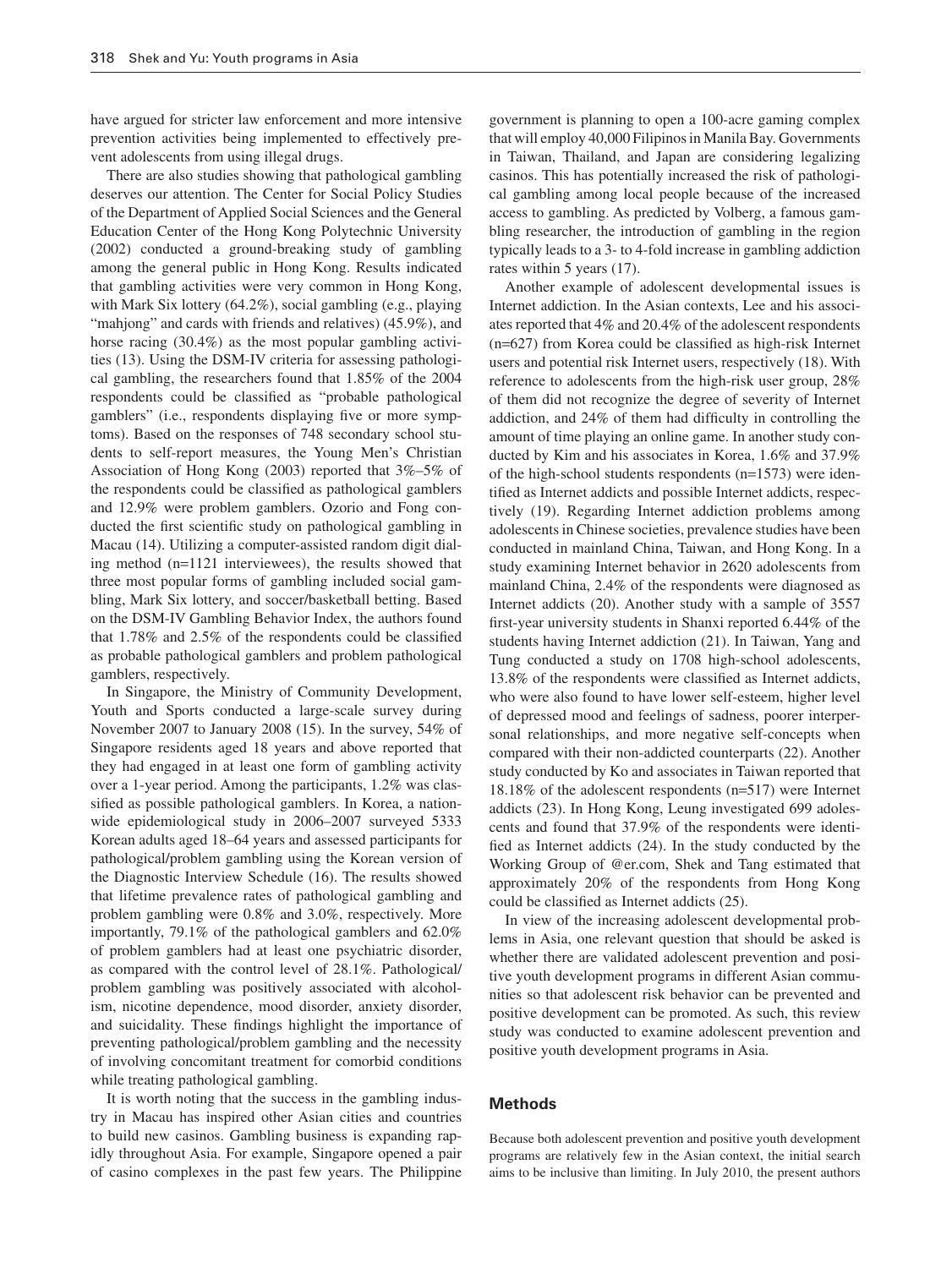conducted a detailed survey of the literature published during the period of 1990–2010 in seven major academic databases (including PsycINFO, MEDLINE, ERIC, Web of Science, Sociological Abstracts, Social Service Abstracts, Chinese Electronic Periodical Services) and the Internet. Key search terms included "promot\* OR prevent\* OR interven\* OR positive youth development", "youth\* OR child\* OR adoles\* OR student\*", "program\* OR project\* OR curricul\*", and "China OR Chinese OR Hong Kong OR Taiwan\* OR Maca\* OR Japan\* OR Singapor\* OR Thai\* OR India\* OR Asia\*".

 Programs were included if they met the following four selection criteria: (a) the program focused on youth population which was defined a priori as individuals younger than 25 years of age; (b) the program addressed risk behaviors, and/or mental health problems, and/ or promotes the development of one or more positive youth development constructs, as proposed by Catalano and colleagues  $(26)$ ;  $(c)$ the program developed in Asian countries or developed in other areas but was validated in the Asian context; and (d) the program must be tested by rigorously designed evaluative study with evaluative findings being published on the above-mentioned seven databases.

 It should be noted that although various research designs were employed in the evaluative studies of different programs, those with use of a true experimental design or quasi-experimental design were the focus of the present literature review.

## **Results**

 This review showed that there were 63 programs on adolescent prevention and positive development (including 25 programs on the physical health domain, 24 programs on mental health and risk behavior domain, and 14 programs on positive youth development domain) in the Asian context, with 213 published papers. These included 11 programs and 144 papers (121 papers from the Project P.A.T.H.S.) from Hong Kong, 41 programs and 50 papers from mainland China, Taiwan, and Macau, and 11 programs and 19 papers from other Asian countries (Table 1). This review showed that different evaluation designs, ranging from randomized trials to case studies, were employed to evaluate such programs.

With specific reference to those programs that have been evaluated by experimental designs and quasi-experimental designs with control groups, this review identified a total of 39 programs, which included five programs from Hong Kong, 32 programs from mainland China, Taiwan, and Macau, and two programs from other Asian countries. Among these programs, 17 of them were related to physical health, 15 were related to mental health and risk behavior, and 7 were related to positive youth development (Table 1). With specific attention given to those programs focusing on mental health, risk behavior, and positive youth development (Table 2), it was observed that most programs were related to adolescent risk behavior, with smoking prevention constituting the majority of the programs under review.

 In comparison with numerous studies on youth prevention and positive youth development programs conducted in the West, particularly the North American context (27), this review showed that fewer studies had been carried out in the Asian context.

#### **Smoking prevention**

 There were several smoking prevention programs in mainland China. Chen et al. evaluated a smoking prevention program entitled SAFT (Stay Away from Tobacco) in Beijing, with seven interrelated sessions carried out in the classroom settings, including basic facts of tobacco, refusal skills, and understanding advertisement messages (28) . Results showed that there were reductions in the prevalence of smoking and the predicted smoking rates among students in the experimental groups. In the "Wuhan Smoking Prevention Trial", a school-based social normative smoking prevention curriculum building upon social learning and person perception principles (13-week lessons) was implemented, with health educators trained in the United States from the Wuhan Center for Disease Control and Prevention delivering the lessons (29) . Regarding smoking at the 1-year follow-up, boys in the program group demonstrated a significant reduction in recent smoking relative to the control group. In another schoolbased tobacco prevention program in Guangzhou, interventions at community, school, family, peer, and individual levels were carried out (30) . At the 1-year follow-up, the multilevel intervention reduced the probability of baseline experimental smokers escalating to regular smoker in the total sample. Lee et al. examined the impacts of a school-wide no smoking strategy and a classroom-based smoking prevention curriculum

**Table 1** Numbers of adolescent preventive programs and positive youth development programs in Asia.

|                               | Mental health     | Positive youth | Physical health | Total |
|-------------------------------|-------------------|----------------|-----------------|-------|
|                               | and risk behavior | development    |                 |       |
| All programs identified       |                   |                |                 |       |
| Hong Kong                     |                   | Χ              |                 |       |
| China, Taiwan, and Macau      | 13                |                | 22              | 41    |
| Other Asian countries         |                   |                |                 |       |
| Total                         | 24                | 14             | 25              | 63    |
| Rigorously evaluated programs |                   |                |                 |       |
| Hong Kong                     |                   |                |                 |       |
| China, Taiwan, and Macau      | 12                |                |                 | 32    |
| Other Asian countries         |                   |                |                 |       |
| Total                         |                   |                |                 | 39    |

Note: Rigorously evaluated programs refer to programs that were evaluated by experimental/quasi-experimental studies.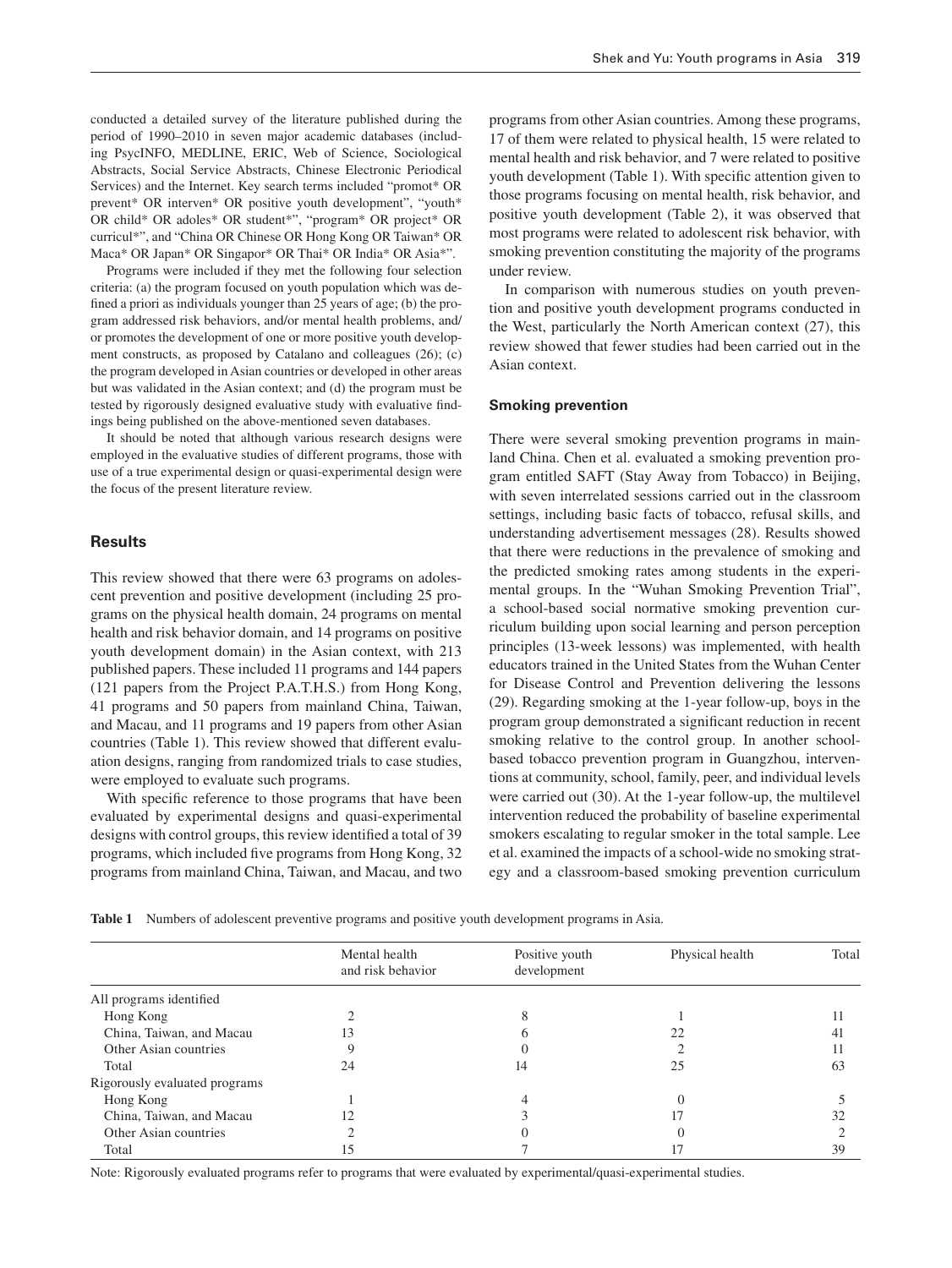| Program no.   | Program title                                                                                                             | Domain                                             | Region    | No. of papers  |
|---------------|---------------------------------------------------------------------------------------------------------------------------|----------------------------------------------------|-----------|----------------|
| Program I     | • Hong Kong ASTRO Project                                                                                                 | Risk behavior: drug/substance                      | Hong Kong | 1              |
| Program II    | • A community-based drug prevention<br>program in Yunnan                                                                  | Risk behavior: drug/substance                      | China     | 1              |
| Program III   | • An alcohol education program for<br>high-school students in Wuhan                                                       | Risk behavior: alcohol                             | China     | $\mathbf{1}$   |
| Program IV    | • "Stay Away from Tobacco" (SAFT) in<br>Beijing                                                                           | Risk behavior: tobacco                             | China     | $\mathbf{1}$   |
| Program V     | • "Wuhan Smoking Prevention Trial"<br>(WSPT)                                                                              | Risk behavior: tobacco                             | China     | 3              |
| Program VI    | • A school-based tobacco prevention<br>program in Guangzhou                                                               | Risk behavior: tobacco                             | China     | $\mathbf{1}$   |
| Program VII   | • A CAI-based substance prevention<br>intervention for high-risk adolescents<br>(Chinese)                                 | Risk behavior: drug/substance                      | Taiwan    | 1              |
| Program VIII  | • A multimedia anti-drug program<br>(Chinese)                                                                             | Risk behavior: drug/substance                      | Taiwan    | $\mathbf{1}$   |
| Program IX    | • A group-based drug prevention program                                                                                   | Risk behavior: drug/substance                      | Taiwan    | 1              |
| Program X     | • An intervention program to prevent ab-<br>original adolescents from using tobacco,<br>alcohol, and betel quid (Chinese) | Risk behavior: tobacco, alcohol,<br>and betel quid | Taiwan    | 1              |
| Program XI    | • A school-wide no smoking strategy and<br>a classroom-based smoking prevention<br>curriculum                             | Risk behavior: tobacco                             | Taiwan    | $\mathbf{1}$   |
| Program XII   | • A tobacco prevention program                                                                                            | Risk behavior: tobacco                             | Taiwan    | $\mathbf{1}$   |
| Program XIII  | • MYTRI country wide                                                                                                      | Risk behavior: tobacco                             | India     | 8              |
| Program XIV   | • Penn Optimism Program - Chinese<br>version (POP)                                                                        | Mental health: depression                          | China     | $\mathbf{1}$   |
| Program XV    | • A school-based depression prevention<br>program                                                                         | Mental health: depression                          | Japan     | $\mathbf{1}$   |
| Program XVI   | • A cognitive career-based group<br>counseling program                                                                    | Positive youth development: career<br>maturity     | Taiwan    | 1              |
| Program XVII  | • Project P.A.T.H.S.                                                                                                      | Positive youth development                         | Hong Kong | 121            |
| Program XVIII | • A character Education Program                                                                                           | Positive youth development                         | Hong Kong | $\mathbf{1}$   |
| Program XIX   | • A classroom-based forgiveness program                                                                                   | Positive youth development                         | Hong Kong | $\mathbf{1}$   |
| Program XX    | • Hong Kong Healthy Schools Award<br>Scheme (HKHSA)                                                                       | Positive youth development                         | Hong Kong | $\mathfrak{2}$ |
| Program XXI   | • A holistic resilience promotion and<br>depression prevention program                                                    | Positive youth development                         | China     | $\mathbf{1}$   |
| Program XXII  | • A 12-week forgiveness-based interven-<br>tion program                                                                   | Positive youth development                         | Taiwan    | 1              |

**Table 2** Rigorously evaluated programs in domains of risk behavior, mental health, and positive youth development.

on the smoking behavior of junior high-school students in Taiwan (31) . Six 45-min sessions were developed for the classroom-based smoking prevention curriculum. Although the intervention had no demonstrable effect on smoking behavior, students in the experimental group showed better attitudes towards resisting smoking than the control group. In India, a 2-year multicomponent school-based intervention was designed to reduce tobacco use rates among adolescents in 16 schools in Delhi and 16 schools in Chennai, in which four primary components were involved, including classroom curriculum, school posters, postcards to parents, and peer-led health activism at school, home, and community levels (32, 33) . Findings showed that students in the intervention group were significantly less likely than were students in the control group to exhibit increased cigarette smoking behaviors over the 2-year study period. They were also less likely to intend to smoke or chew tobacco in the future.

## **Drug prevention**

 With reference to drug prevention programs, Wu et al. conducted a community-based trial to prevent drug use among youths (559 males in the control villages and 748 males in the intervention villages) in Yunnan, China, with the local government and department leaders, village leaders, health workers, and school teachers involved in the intervention implementation (34) . Results showed that there was a 2.7 fold greater reduction in drug use initiation in the intervention area. Compared with the control area, knowledge, attitudes, and recognition of drug problems were all significantly better in the intervention area. In Taiwan, Yen et al. examined the effectiveness of a multimedia anti-drug program for adolescents to increase their knowledge about consequences of drug use, to strengthen commitment to deny drug use, and to refine their drug refusal skills (35). Based on a sample of 445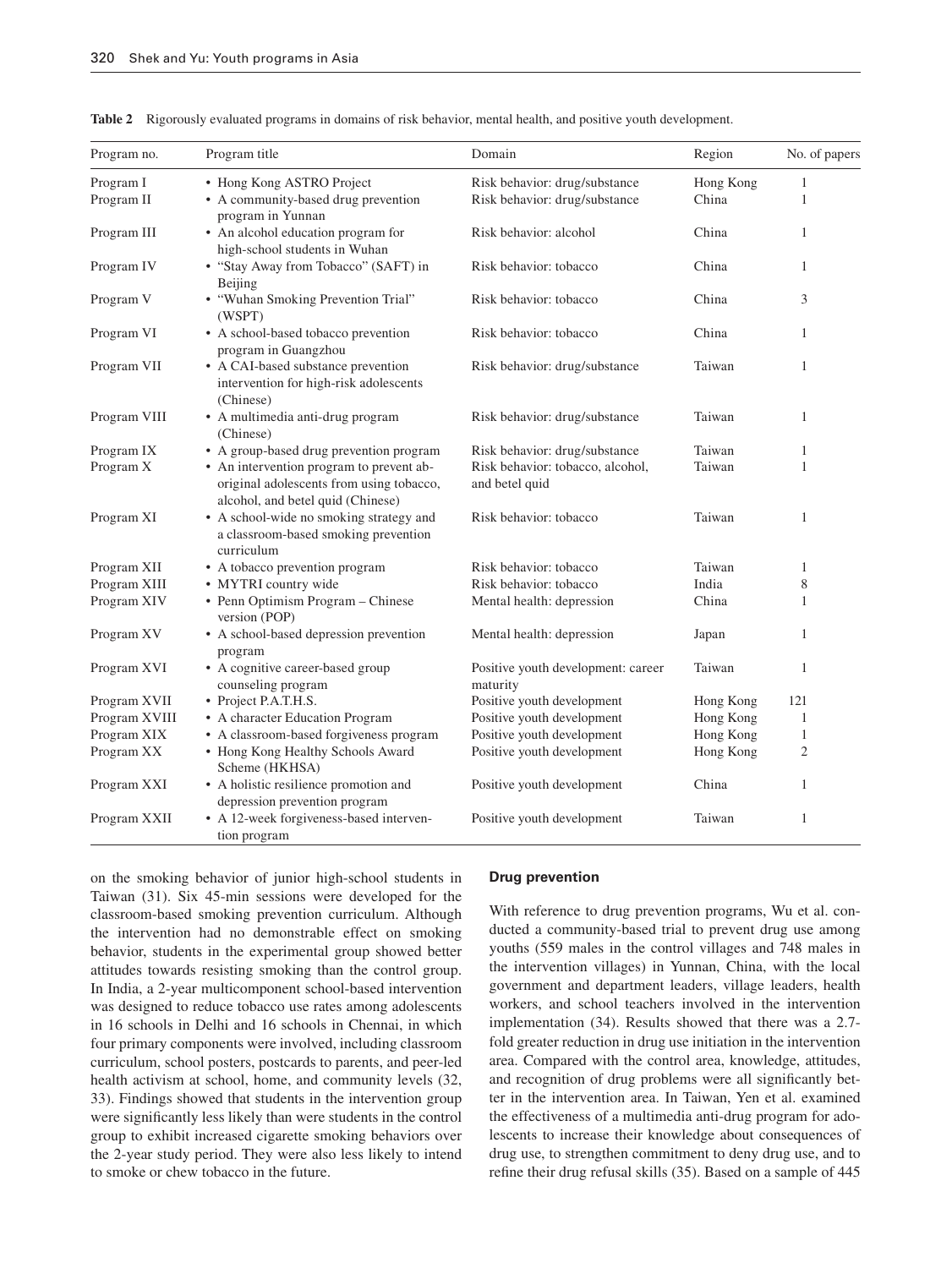high-school students ( $n=231$  for the experimental group and  $n=214$  for the control group), the researchers reported that after the intervention students in the experimental group had better knowledge and refusal attitudes towards drug use than students in the control group.

 In Hong Kong, although many local organizations provide drug prevention programs for young people, such programs often lack vigorous evaluation. Lam et al. developed and evaluated a pioneering drug prevention program (Project Astro MIND), which consisted of three sequential and developmentally appropriate programs (ASTRO Kids, ASTRO Teens, and ASTRO Leaders) designed for children and adolescents (36). Topics in the group sessions covered risk and protective factors in adolescent substance abuse, adolescent development, and life skills. A longitudinal pretest-posttest control group design was employed to evaluate the effectiveness of the project. For participants in the experimental groups (122 ASTRO Kids and 217 ASTRO Teens participants) and the control groups (213 ASTRO Kids and 201 ASTRO Teens controls), they were required to respond to a series of objective outcome measures, including measures of social skills, attitudes towards drugs, drug refusal skills, actual usage of drugs, behavioral intention, drug and sex knowledge, stress and psychological well-being at pretest and different time points of posttests. Results showed that ASTRO Kids and ASTRO Teens programs were effective in increasing the social skills, refusal skills, drug knowledge, and sex knowledge of the participants. Compared with control participants, program participants also had less favorable attitudes towards taking drugs at posttest.

#### **Mental health issues**

 There were very few rigorously evaluated mental health programs in Asia. To prevent depressive symptoms in Chinese children, Yu and Seligman examined an intervention program (Penn Optimism Program – Chinese version) implemented by teachers among 220 students at risk for future depression with 104 participants in the experimental group and 116 participants in the control group (37) . Results showed that compared with the control group, depressive symptoms significantly decreased for children in the treatment group at immediate posttest, 3-month, and 6-month follow-ups.

 In response to the lack of preventive programs for depression in Japan, Kurakake and Yamasaki developed a project which attempted to modify cognitive, emotional, and behavioral distortions that lead to depression in elementary students (38) . Short-term follow-up data showed that the program was effective in reducing participants' depressive mood and improving their assertiveness and anger control.

#### **Positive youth development programs**

Consistent with previous findings that most positive youth development programs were conducted in the West (27), the present review identified a total of seven stringently evaluated programs aiming at promoting positive development among Asian adolescents. Peng and Johanson examined career maturity and state anxiety of Taiwanese college student athletes (65 participants) given cognitive career-oriented group counseling (39). Topics of the group counseling program included understanding career beliefs, improving self-concept, and training in assertive skills. Although students in the treatment group overall exhibited lower levels of state anxiety than the control group, no significant treatment effects were detected in participants' career maturity scores. Based on a process model of forgiveness, Hui and Ho developed a 20-unit forgiveness program for Hong Kong adolescents, which was conducted by teachers in the classroom setting (40). Although students' self-esteem and hope were not significantly improved after participating in the program, they obtained a better understanding of forgiveness, held a more positive attitude toward their offenders, and were more willing to apply forgiveness as a strategy in their lives. Cheung and Lee evaluated a character education program which attempted to improve social competence in secondary school students among 664 students (41) . Results showed that the program contributed to social competence in the participants. In China, Stewart and Sun reported the application of a holistic intervention program to promote resilience and prevent depression in primary school students. The two-year health-promotion program adopted a whole-school (holistic) approach to promoting students' development in school, family, and community settings (42) . Different strategies used in the project included building a supportive environment in schools, embedding the resilience concept in the curriculum and extracurricular activities, and building partnerships between school, family, and community. Based on a sample of 8399 students from grades 3 to 6 in 14 primary schools, it was reported that the program significantly reduced subclinical depressive symptoms in intervention schools.

 Perhaps the largest positive youth development program implemented in Asia is the Project P.A.T.H.S. in Hong Kong. In the Project P.A.T.H.S., a positive youth development program based on a curricula approach was implemented in approximately half of the total number of secondary schools  $(n=220+)$  in Hong Kong (43). The conceptual model of the program was based on the 15 positive youth development constructs identified by Catalano et al.  $(26, 44)$ .

 Utilizing the principle of triangulation, various evaluation strategies have been used to evaluate the program  $(45)$ , including: (a) objective outcome evaluation – a randomized group trial with 24 experimental schools and 24 control schools initially had been carried out  $(46)$ ; (b) subjective outcome evaluation – both students and program implementers were invited to complete subjective outcome evaluation forms after completion of the program  $(47, 48)$ ; (c) process evaluation – systematic observations were carried out in randomly selected schools to understand the program implementation details  $(49)$ ;  $(d)$  interim evaluation – interim evaluation was conducted by randomly selecting approximately half of the participating schools in the Experimental and Full Implementation Phases  $(50)$ ; and  $(e)$  qualitative evaluation – focus group interviews, individual interviews, case studies, student logs, student products, and repertory grid tests were conducted  $(51-53)$ .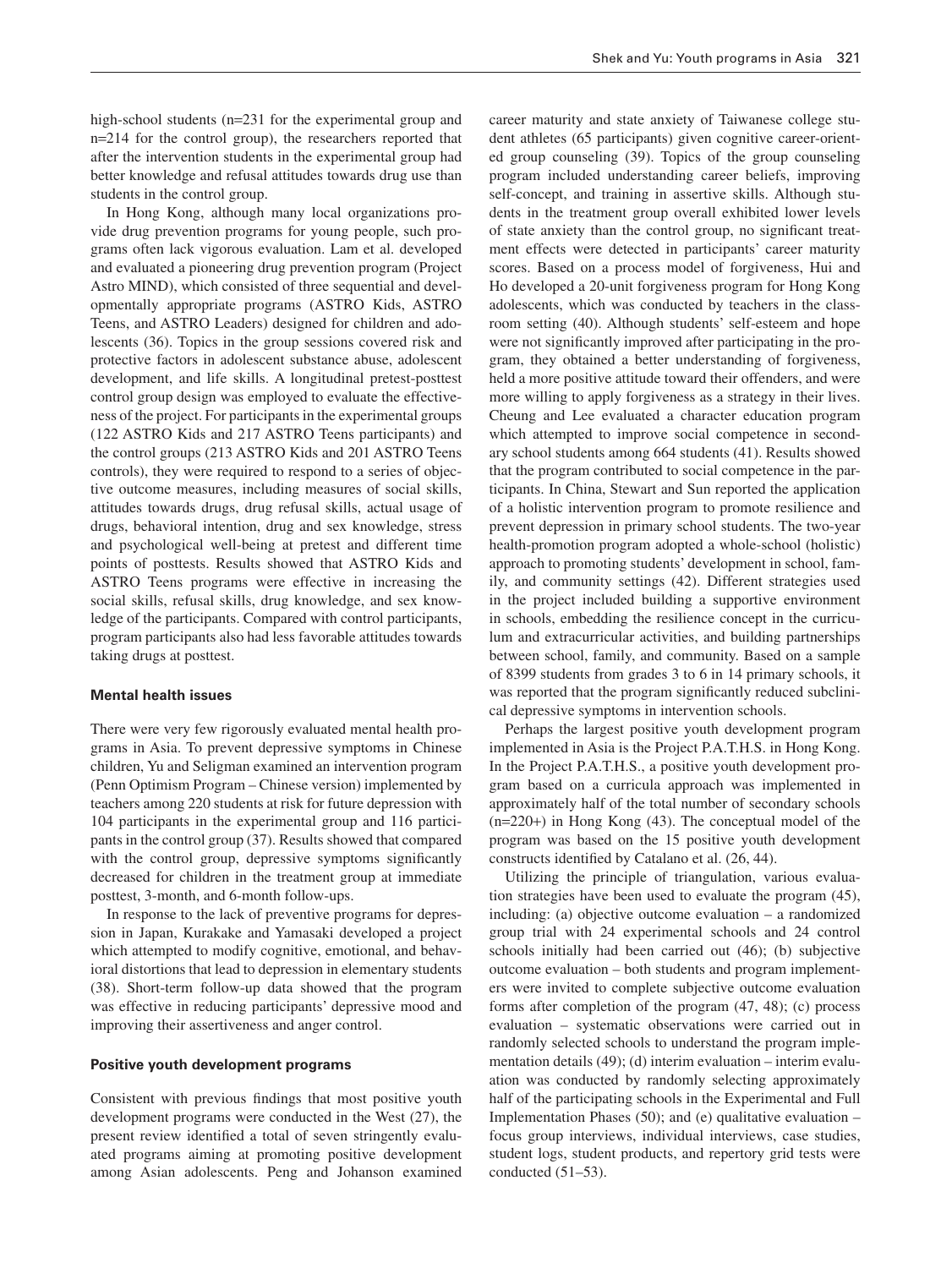Generally speaking, triangulation of the available evaluation findings showed that different stakeholders had positive views about the Project P.A.T.H.S. and they perceived the program to be beneficial to the development of the program participants (45). Most importantly, the findings suggest that the project is effective in promoting positive youth development among Chinese adolescents in Hong Kong. Added to this, analyses using individual growth curve modeling based on 6 waves of data collected in the junior secondary years showed that compared with the control participants, the experimental participants showed better positive youth development indexed by different indicators and they exhibited lower levels of risk behavior, including substance abuse (54) .

# **Discussion**

 This review shows that the number of validated adolescent prevention and positive youth development programs in Asia is on the low side, especially when such programs are compared with those in Western contexts. There are several possible factors leading to this observed phenomenon. First, the foundation of prevention science and positive youth development is weak in Asia. Compared to the development of biomedical research, the development of psychosocial intervention is still at its infancy in Asian countries. The related knowledge base is also weak. Second, there is a common belief among Asians that children and adolescents will "automatically" grow up. As such, the effort spent on prevention and positive youth development programs is insufficient. Actually, Asian people do not attach a high value on prevention. Such cultural beliefs definitely undermine the development of prevention and positive youth development programs in Asia. Third, in contrast to the West where the government plays an important role in the development of scientific prevention and positive youth development programs, governments in different Asian communities do not spend much effort and financial support on preventive programs. Finally, the spirit of evidence-based practice and policies is just at its beginning stage in Asia. For example, as commented by Shek et al., the emphasis on evidence-based social welfare programs in Hong Kong was far from enough. Similar observations can be seen in other parts of Asia (55) .

 The present review also reveals that there are comparatively more prevention programs than positive youth development programs in Asia. There are several possible explanations for this observation. First, Asian parents are very concerned about problem behaviors of their children. For example, in an attempt to look at the characteristics of an ideal child, Chinese parents focused on academic excellence, obedience to parents, and not to engage in problem behavior, whereas "healthy development" was only mentioned by few parents. Second, although nobody would dispute the importance of holistic youth development, effort is commonly put on minimizing adolescent risk behaviors. Third, governments are also more concerned about removal of adolescent developmental problems. For example, adolescent substance abuse is primarily regarded as a security problem rather than a health

issue in Hong Kong and mainland China. As the literature suggests, the adoption of a positive youth development perspective requires a paradigm shift in different stakeholders from focusing on youth problems to youth strengths.

 Conceptually speaking, there might not be any major differences between the adolescent prevention approach and positive youth development approach. According to Catalano and colleagues, there are several attributes of the prevention science perspective  $(26)$ . These include: (a) identification of risk and protective factors; (b) adoption of a developmental perspective; (c) assertion that problem behaviors share many common antecedents; and (d) assertion that risk and protective factors change youth outcomes. By contrast, several characteristics associated with the positive youth development approach were identified: (a) emphasis on integrated youth development (i.e., focusing on a range of youth developmental possibilities and problems) rather than dealing with a single youth problem; (b) upholding the belief that "problem-free is not fully prepared"; (c) emphasis of person-in-environment perspective; and (d) focus on developmental models on how young people grow, learn, and change. In their discussion of the positive youth development approach, Catalano et al. (26, 44) pointed out that the attributes of positive youth development and characteristics of the prevention science approach are compatible and both approaches could be cooperative rather than competitive. Thus, there is much room for reflection regarding the role of prevention and positive youth development programs in Asia.

Looking into the future, researchers in the field of child and adolescent development should focus on the following areas. First, we should rethink about the importance of primary prevention programs because the current effort in different Asian communities is commonly put on secondary and tertiary prevention initiatives. From a public health perspective, it is always desirable to focus on primary prevention initiatives to minimize the probability of the occurrence of psychosocial problems because both personal and social costs of illnesses are huge. Second, there is a need to rethink about the role of positive youth development in adolescent development. In addition to adopting a strength perspective in viewing adolescent behavior, a positive youth development approach also suggests that the lack of psychosocial competencies could be a root cause of adolescent risk behavior.

 The third task that youth researchers and practitioners should undertake is to develop more adolescent prevention and positive youth development programs. In view of the fact that the Asian population is extremely huge in comparison to the global population, the available adolescent prevention and positive youth development programs are simply out of proportion. In fact, prevention and positive youth development programs developed in Western cultures which focus on individual autonomy might not be totally applicable to Asian cultures where collective interests are emphasized. Hence, the call for the development of indigenous adolescent prevention and positive youth development programs is valid.

 Fourth, one important task that should be carried out is to systematically evaluate the developed programs. In the area of biomedical treatment, it is a common practice to carry out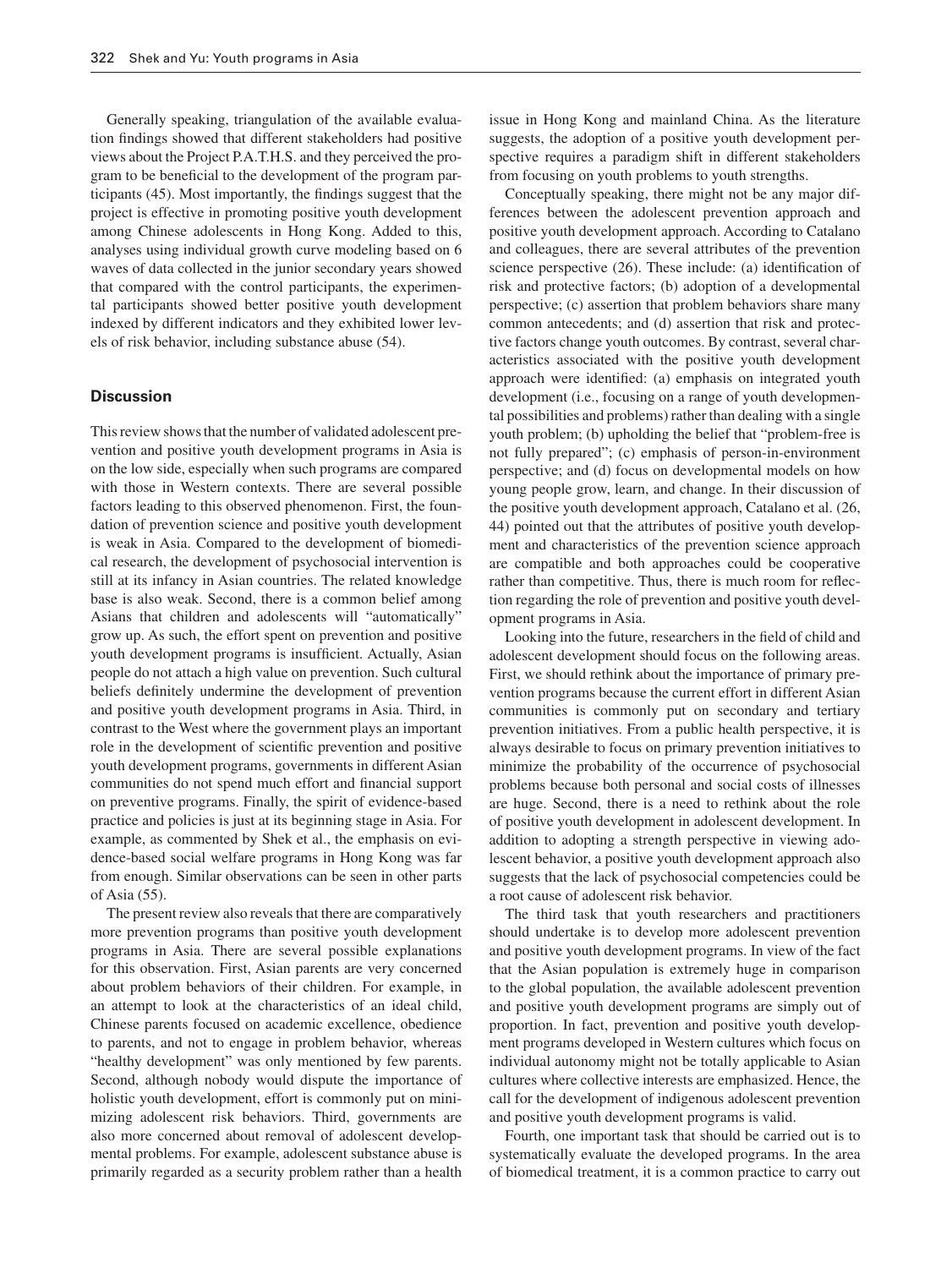rigorous evaluation before certain preventive measures can be used safely. For example, we cannot simply say that a vaccine comprising orange juice, milk, and honey can effectively prevent influenza. Unfortunately, there are many "home-baked" adolescent prevention and positive youth development programs in Asia. It is very often that program developers consider a program as effective simply because they have 'good' feelings about the program. As such, it is important to ask why Asian practitioners and researchers place a lower standard of proof for psychosocial programs. Finally, similar to the research done in North America, it is important to set up databases to document adolescent prevention and positive youth development programs that are exemplary, effective, promising, or ineffective.

## **References**

- 1. United Nations Office on Drugs and Crime. 2010. World drug report 2010 (online). Available from: http://www.unodc.org/ documents/eastasiaandpacific//2010/06/wdr2010/World\_Drug Report 2010 lo-res.pdf. Accessed 8 November, 2010.
- 2. United States Department of State, Bureau for International Narcotics and Law Enforcement Affairs. 2010. International narcotics control strategy report. Volume 1. Drug and chemical control. Available from: http://www.state.gov/documents/ organization/137411.pdf. Accessed 8 November, 2010.
- 3. Medical Tribune Online. 2002. Codeine cough mixtures banned from next year. Available from: http://www.asia.cmpmedica.com/ cmpmedica\_my/dispserchcontent.cfm?id=9759&image=logo. gif & w =  $240$  & h = 74. Accessed 8 November, 2010.
- 4. Ishigooka J, Yoshida Y, Murasaki M. Abuse of "BRO NO": a Japanese O.T.C. cough suppressant solution containing methylephedrine, codeine, caffeine and chlorpheniramine. Prog Neuropsychopharmacol Biol Psychiatry 1991;15:513-21.
- 5. Suzuki T, Masukawa Y, Misawa M. Drug interactions in the reinforcing effects of over-the-counter cough syrups. Psychopharmacology 1990;102:438-42.
- 6. Borde M, Nizamie SH. Dependence on a common syrup. Lancet 1988;1:760-1.
- 7. Wairagkar NS, Das J, Kumar S. Codeine-containing cough syrup addiction in Assam and Nagaland. Indian J Psychiatry 1994;36:129-32.
- 8. News and Updates, 23 January 2003. Available from: http:// www.druginfozone.org. Accessed 8 November, 2010.
- 9. National Narcotics Control Commission. Annual report on drug control in China [in Chinese]. Beijing: National Narcotics Control Commission, 2006.
- 10. Hao W, Su Z, Xiao S, Fan C, Chen H, et al. Longitudinal surveys of prevalence rates and use patterns of illicit drugs at selected high-prevalence areas in China from 1993 to 2000. Addiction 2004;99:1176-80.
- 11. Wada K, Kikuchi A, Nakano R, Ozaki S. Current situation on drug abuse in Japan: using a general population survey and a junior high school student's survey [in Japanese]. Nihon Arukoru Yakubutsu Igakkai Zasshi 2004;39:28-34.
- 12. Yamamoto J. Recent trends of drug abuse in Japan. Ann NY Acad Sci 2004;1025:430-8.
- 13. The Centre for Social Policy Studies of The Department of Applied Social Sciences and The General Education Centre of The Hong Kong Polytechnic University. Report on a study of Hong Kong people's participation in gambling activities (online).

2002. Available from: http://www.hab.gov.hk/file\_manager/en/ documents/whats\_new/gambling/report-eng.pdf. Accessed 8 November, 2010.

- 14. Ozorio B, Fong D. Chinese casino gambling behaviors: risk taking in casinos vs. investments. UNLV Gaming Res Rev J 2004;8:27 – 38.
- 15. Ministry of Community Development, Youth and Sports (MCYS). Report of survey on participation in gambling activities among Singapore residents (online). 2008. Available from: http://app1. mcys.gov.sg/Portals/0/Summary/research/publications-surveygambling08.pdf. Accessed 8 November, 2010.
- 16. Park S, Cho MJ, Jeon HJ, Lee HW, Bae JN, et al. Prevalence, clinical correlations, comorbidities, and suicidal tendencies in pathological Korean gamblers: results from the Korean Epidemiologic Catchment Area Study. Soc Psychiatry Psychiatr Epidemiol 2010;45:621-9.
- 17. Volberg RA. Prevalence studies of problem gambling in the United States. J Gambling Stud 1996;12:111-28.
- 18. Lee M, Ko Y, Song H, Kwon K, Lee H, et al. Characteristics of Internet use in relation to game genre in Korean adolescents. Cyberpsychol Behav 2007;10:278-85.
- 19. Kim K, Ryu E, Chon M, Yeun E, Choi S, et al. Internet addiction in Korean adolescents and its relation to depression and suicidal ideation: a questionnaire survey. Int J Nurs Stud 2006;43:185-92.
- 20. Cao F, Su L. Internet addiction among Chinese adolescents: prevalence and psychological features. Child Care Health Dev 2007;33:275 – 81.
- 21. Cao F, Su L, Liu T, Gao X. The relationship between impulsivity and Internet addiction in a sample of Chinese adolescents. Eur Psychiatry 2007;22:466-71.
- 22. Yang S, Tung C. Comparison of Internet addicts and non-addicts in Taiwanese high school. Comput Human Behav 2007;23: 79 – 96.
- 23. Ko CH, Yen JY, Yen CF, Lin HC, Yang MJ. Factors predictive for incidence and remission of Internet addiction in young adolescents: a prospective study. Cyberpsychol Behav 2007;10:545-51.
- 24. Leung L. Net-generation attributes and seductive properties of the Internet as predictors of online activities and Internet addiction. Cyberpsychol Behav 2004;7:333-48.
- 25. Shek DTL, Tang MY, Working Group of @er.com. Youngster Internet addiction prevention and counseling service: an evaluation study. Hong Kong: Hong Kong Jockey Club, 2008.
- 26. Catalano RF, Berglund ML, Ryan JAM, Lonczak HS, Hawkins JD. Positive youth development in the United States: research findings on evaluations of positive youth development programs. Prev Treat 2002;5:1-111.
- 27. Gavin LE, Catalano RF, David-Ferdon C, Gloppen KM, Markham CM. A review of positive youth development programs that promote adolescent sexual and reproductive health. J Adolesc Health 2010;46:S75–91.
- 28. Chen X, Fang X, Li X, Stanton B, Lin D. Stay Away from Tobacco: a pilot trial of a school-based adolescent smoking prevention program in Beijing, China. Nicotine Tob Res 2006;8:227-37.
- 29. Chou CP, Li Y, Unger JB, Xia J, Sun P, et al. A randomized intervention of smoking for adolescents in urban Wuhan, China. Prev Med 2006;42:280-5.
- 30. Wen XZ, Chen WQ, Gans KM, Colby SM, Lu CY, et al. Two-year effects of a school-based prevention programme on adolescent cigarette smoking in Guangzhou, China: a cluster randomized trial. Int J Epidemiol 2010;39:860-76.
- 31. Lee PH, Wu DM, Lai HR, Chu NF. The impacts of a school-wide no smoking strategy and classroom-based smoking prevention